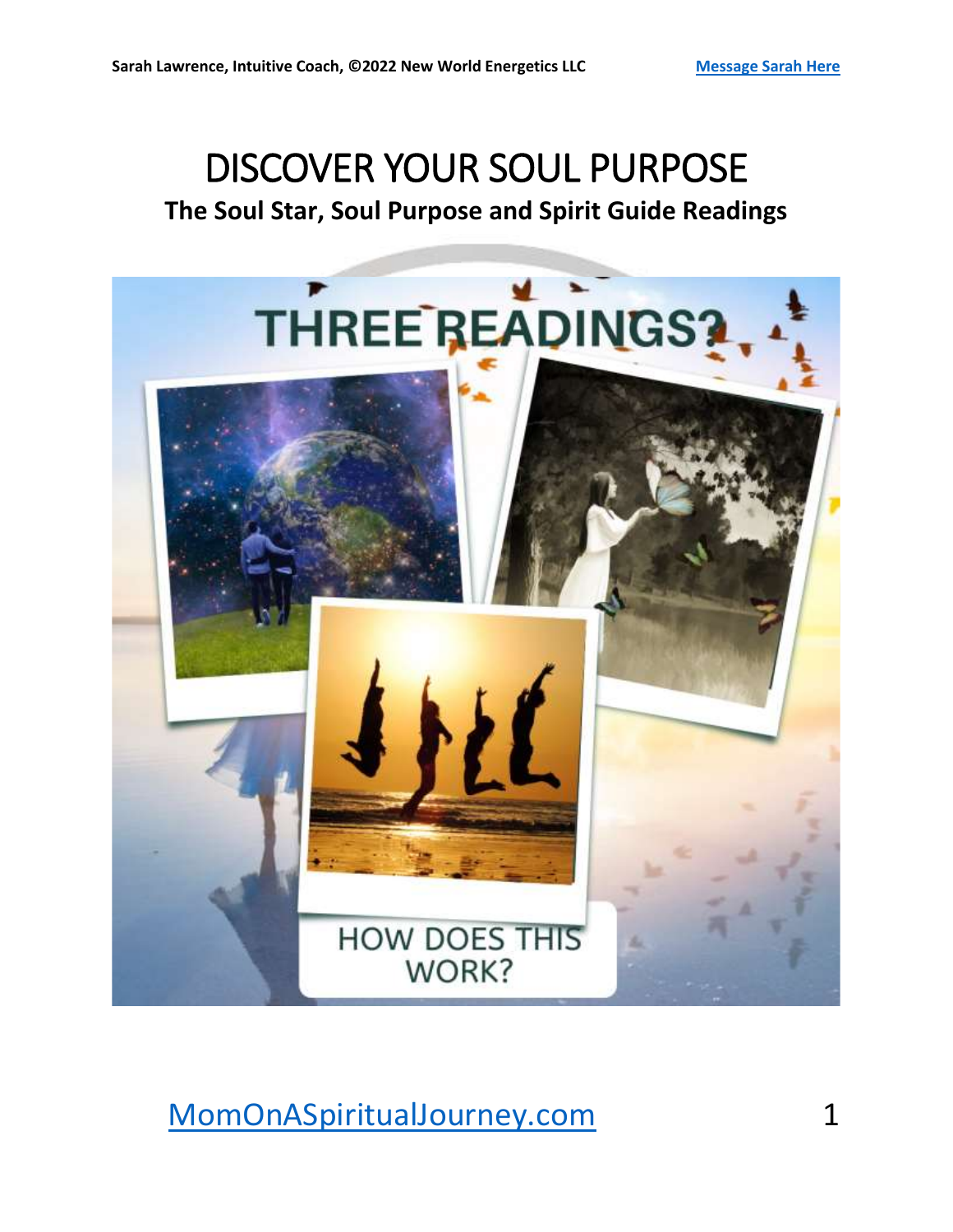## Three readings to help you find your Soul Purpose and move forward with your life, but how?

- **You have problems**, issues, circumstances, maybe even relationship issues or major life situations that you need help with.
- **You have tried LOTS of things**, but there are still those blocks…something out of reach that you know is preventing you from moving forwards in your life.
- **You may wonder where these blocks are coming from**, and why they are affecting you. Could it be Past Lives?
- **It's frustrating because you know the blocks are there**, but you can't identify them so that you can just get on with your Soul Purpose already!
- **Learning about your Soul Blueprint**, more about your Soul Purpose--AND getting in touch with your own Spirit Guide Team is a powerful way to shift these blocks and get on with your individual life and Purpose.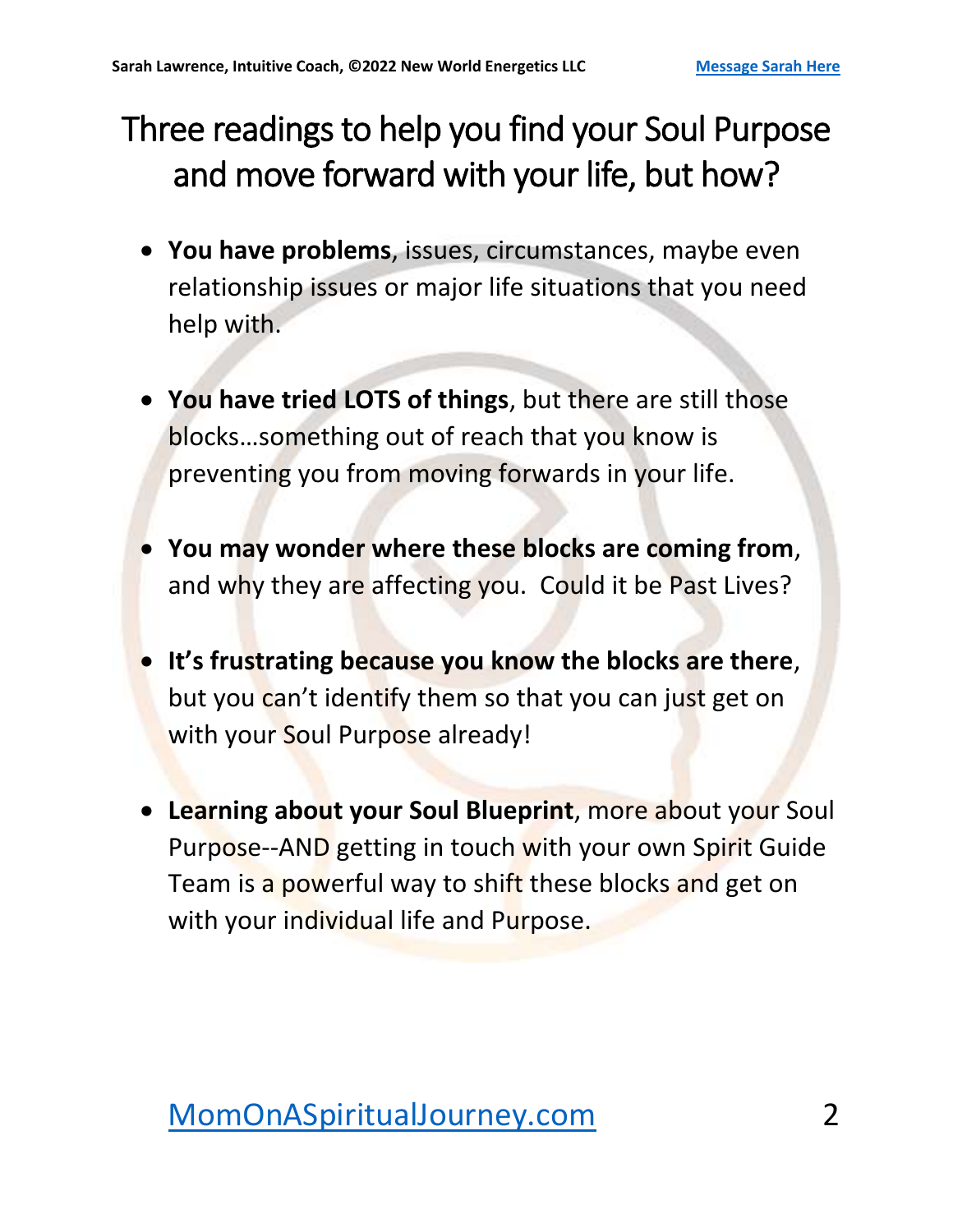### **WHAT CAN I FIND OUT BY HAVING [THE SOUL STAR READING](https://momonaspiritualjourney.com/soul-star-akashic-reading/) THAT WILL HELP ME?**

| <b>225555555</b><br><b>CREEFEE</b>          |                                                                                                                     |
|---------------------------------------------|---------------------------------------------------------------------------------------------------------------------|
| ""你们你们你你们们还能成为当天来来自我<br>医生长生长性白喉病毒 人名<br>i, | <b>地方的过去式和过去分词使用的</b><br>1999年1999年19月19日<br>Service of the Service<br>š<br>i<br><br>$\ddot{\phantom{a}}$<br>ŧ<br>Ē |
| いんかんかん あいしゅう あいかん アンドライブ・フィッシュ              |                                                                                                                     |
| 12月11日 经现金票<br>1. 1. 1. 1. 1. 1. 1. 1       | <b>HITTEL</b><br>22                                                                                                 |

- **Think of your Soul as an eternal divine blueprint** that was created when you first became a separate consciousness.
- **As an incarnated human**, you are always part of your Soul, and your Soul is part of you!
- **In this and other lifetimes**, your Soul has unintentionally created karma that blocks your sense of who you truly are (your Soul Blueprint).
- **Karma is just a choice** that you had to make, for whatever reason, that didn't serve you in a particular life. Usually, it's because you had to survive--or stay safe.
- **Imagine a karmic pattern as a section of beads on the chain of a particular past life,** attracting what you DON'T want now!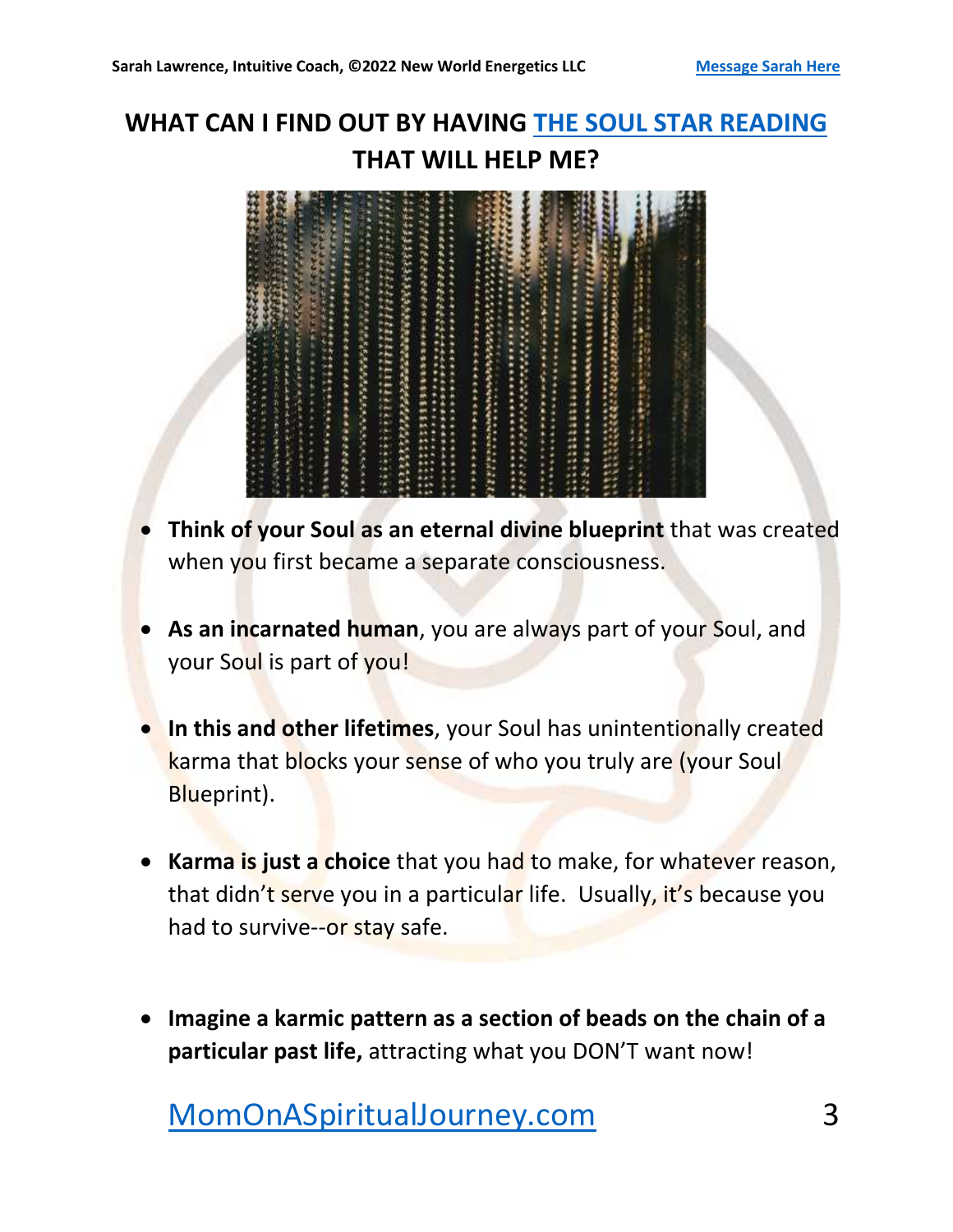#### **OK, SO CLEAR BLOCKS AND DISCOVER MY SOUL BLUEPRINT, WHAT NEXT?**

- **Your Soul Blueprint contains information about how you best create abundance in the world**. That's invaluable! You can start applying that information straightaway.
- **You will also learn about your Soul Group**, and other measurements that can be taken within your Akashic Records, which is the Record of who you are through many lifetimes.
- **All this information is validating and helpful on your journey***. It will be those things that you always knew to be true about yourself but didn't know WHY they were that way.*
- **With the Soul Star Reading, you will receive a clearing process that you can do yourself,** to clear any karmic patterns that are ready to be released. This is in the form of a 21-day nondenominational prayer, and it's easy to do.
- **When karmic patterns get cleared, what you attract changes.** You will begin to think about different choices for your life.
- **NEXT have the [Soul Purpose Reading](https://momonaspiritualjourney.com/soul-purpose-readings/) –** you will learn about your Primary Life Lesson, (highly empowering), another aspect of your Soul Blueprint called your *Soul Specialization*, and ways to improve your connection with your Intuition, or Higher Self.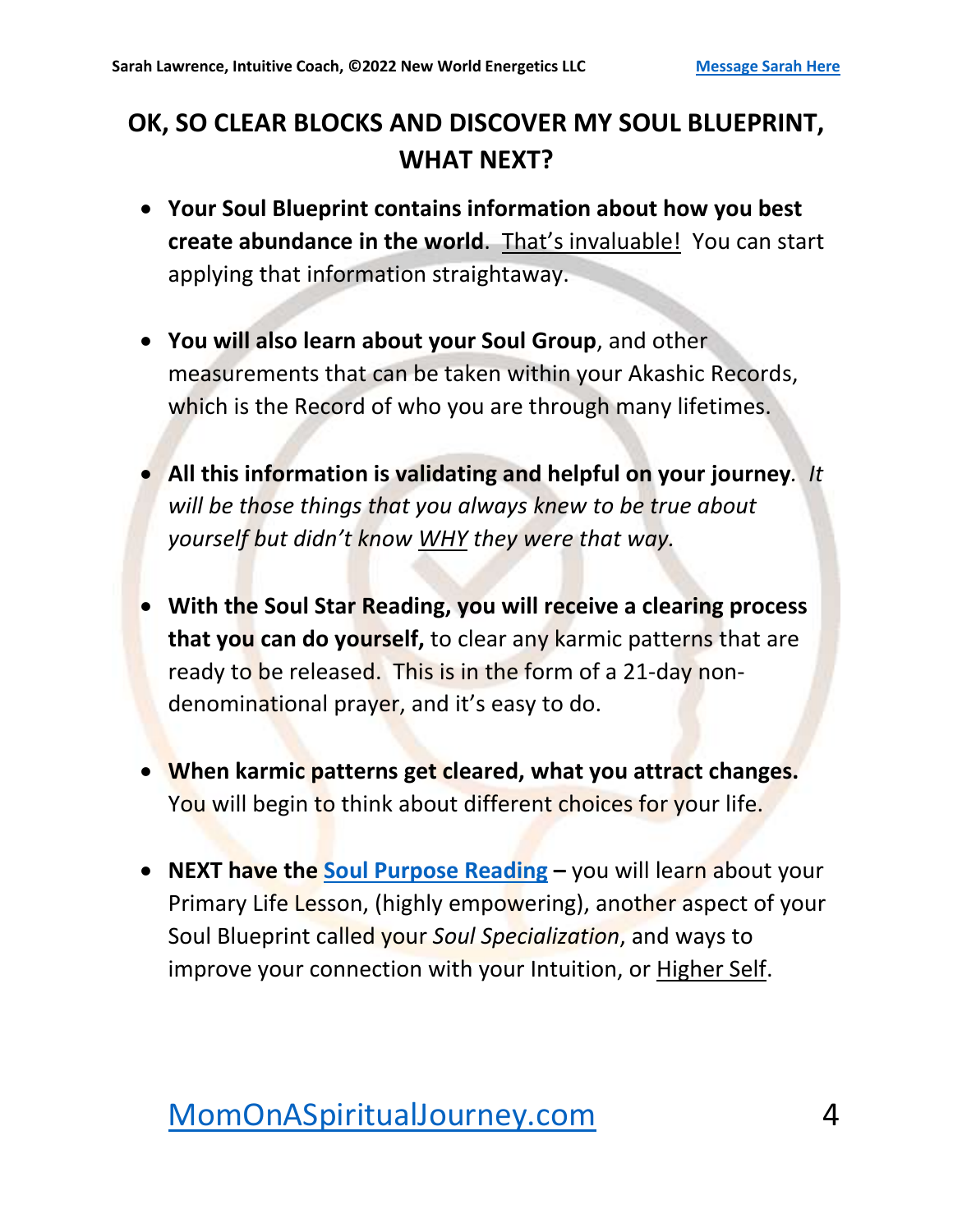# How does the third reading, the Spirit Guide [Reading,](https://momonaspiritualjourney.com/spirit-guide-reading/) help me with my Purpose?



- **Your Inner Circle Spirit Guides** are your Spiritual A-Team.
- **Create a conscious, active connection** to your Guides.
- **Learn more about your Guides**, such as their names, appearances and how each of them can help you.
- **Receive present-time messages from your Guides** to help you move forward with your Soul Purpose.
- **Discover how they connect with you (called 'impulsing')** so that you know how to connect with them in the future.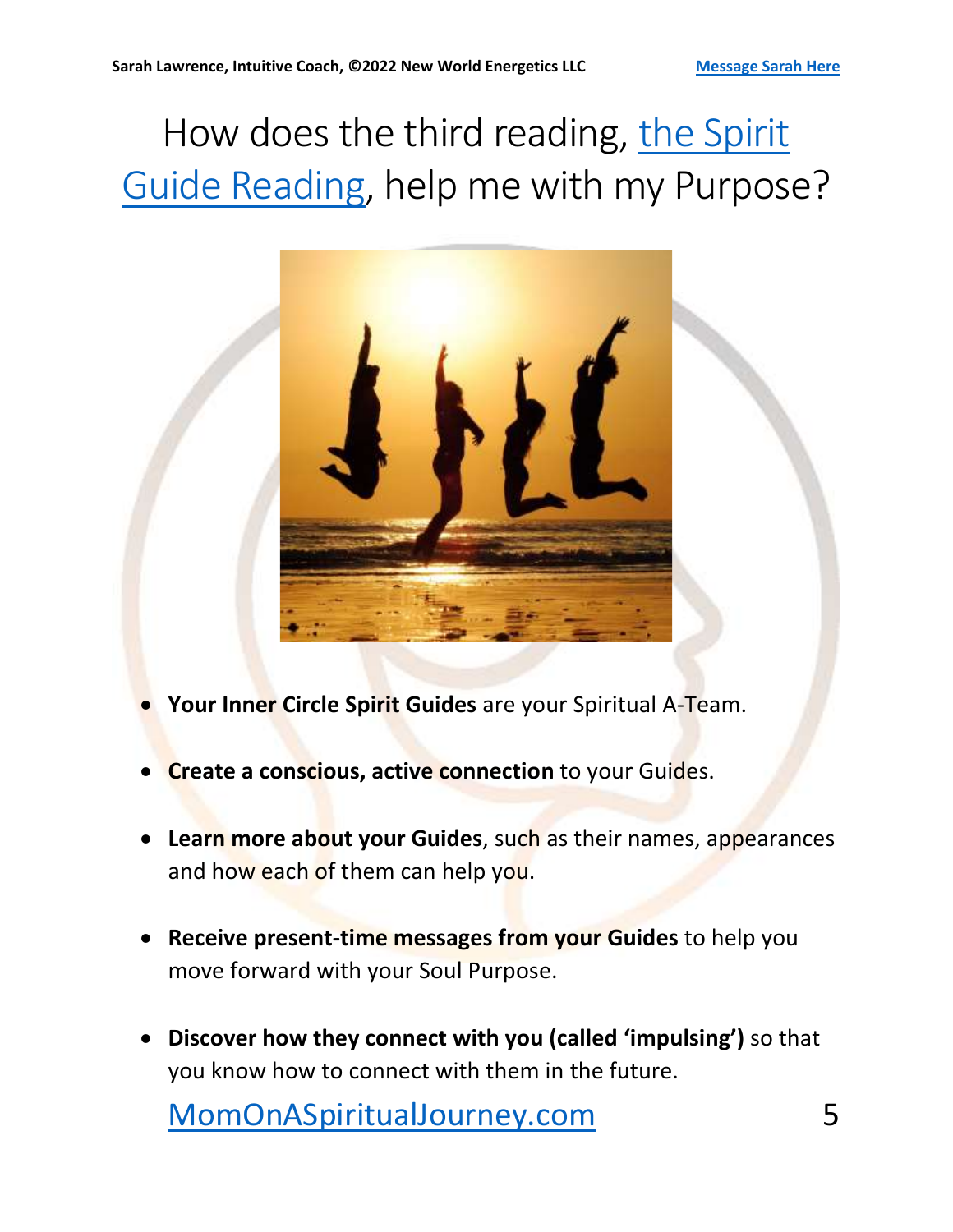# Remember- 3 Readings to help you find your Soul Purpose!



#### **All the above information is now easily available to you!**

This kind of information used to be *restricted to mystics, world leaders, royals and other elite groups that had privileged access*.

Now, all of us can learn about our Soul Blueprints and Soul Purpose very easily--and simply--with an Intuitive Reading.